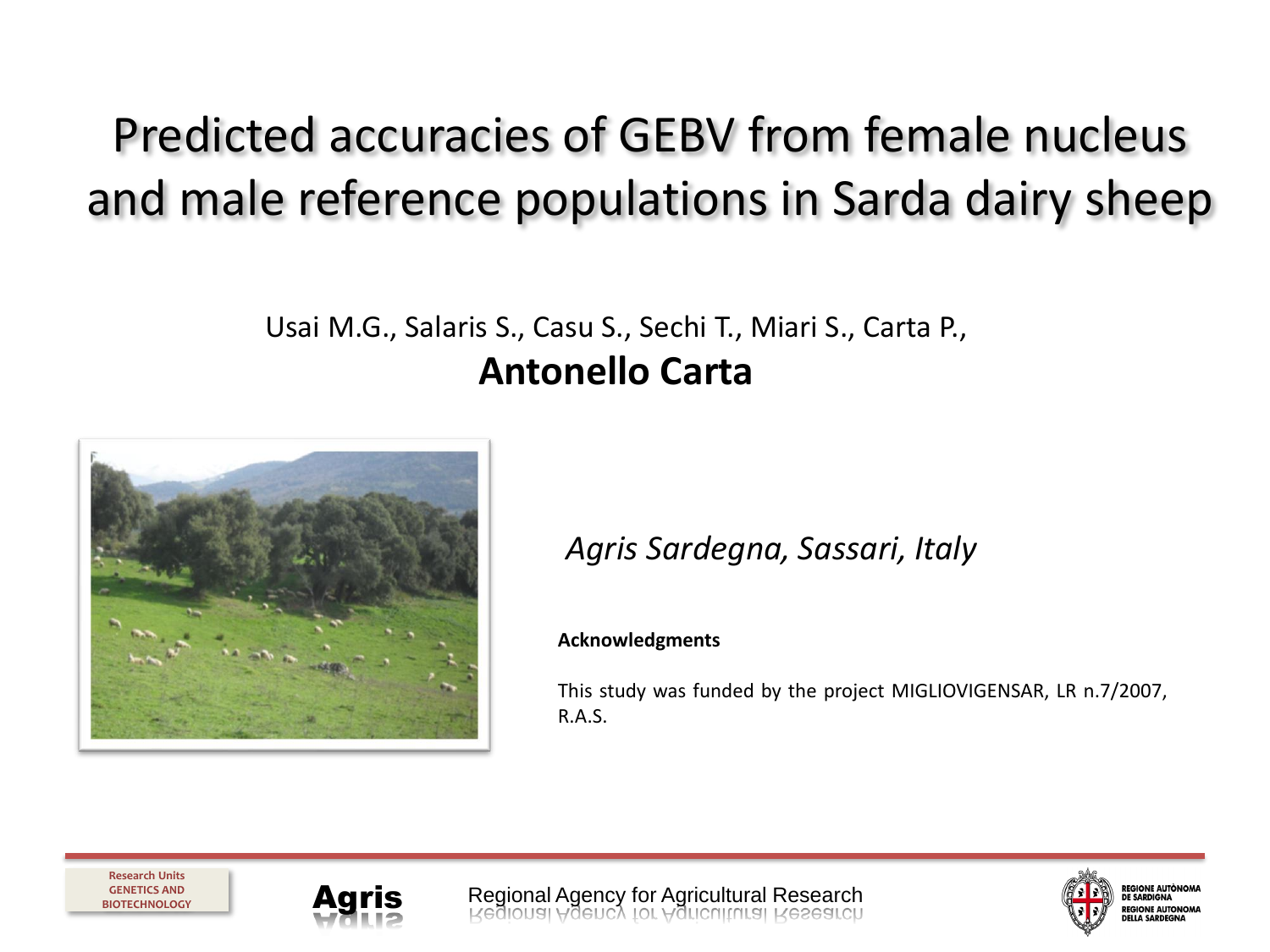# Balance of the selection scheme of the Sardinian breed



**Research Units GENETICS AND BIOTECHNOLOGY**

#### • **Low improvement of production traits**

- Insufficient AI and single sire natural mating rates
- Effective size of the selected population lower than the official

- **Few selected traits: low accuracy of performance records for animal health and functional traits**
	- lack of extensive historical recording, low heritability.

REGIONE AUTÒNOMA **DE SARDIGNA PEGIONE AUTONOMA NELLA SAPREGNA** 

**INSUFFICIENT INCREASE OF THE GLOBAL VALUE OF SARDINIAN SHEEP: risk of substitution of the local breed with exotic improved breeds (Assaf and Lacaune)**

Agris Regional Agency for Agricultural Research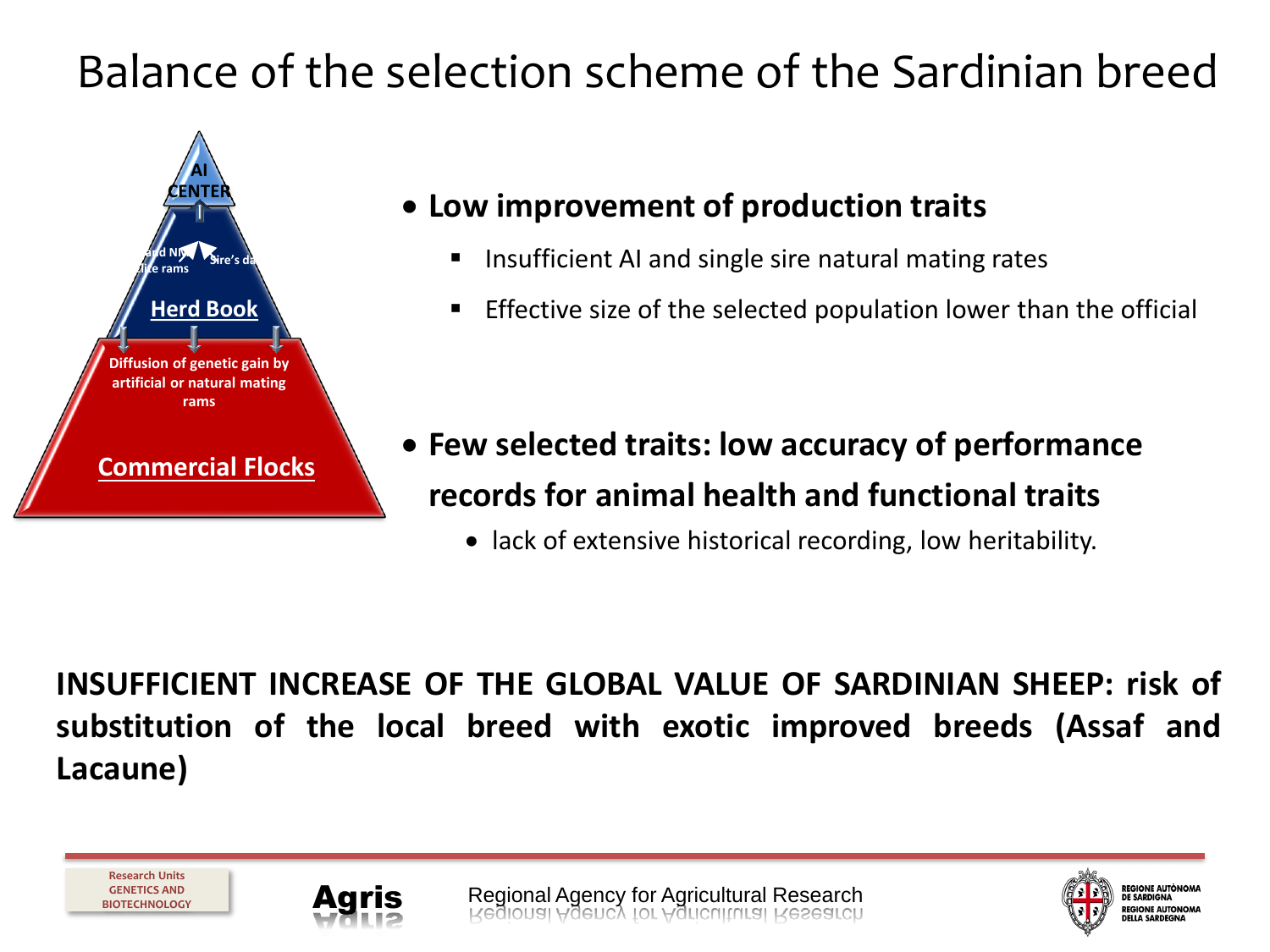#### Genomic Selection

**The basic idea of the genomic selection is to save time and money of performance recording respect to the traditional approach by:**

- estimating effects of genome segments by dense marker arrays on just the genotyped and performance recorded portion of the selected population (reference population)
- producing GEBV for the genotyped selection candidates



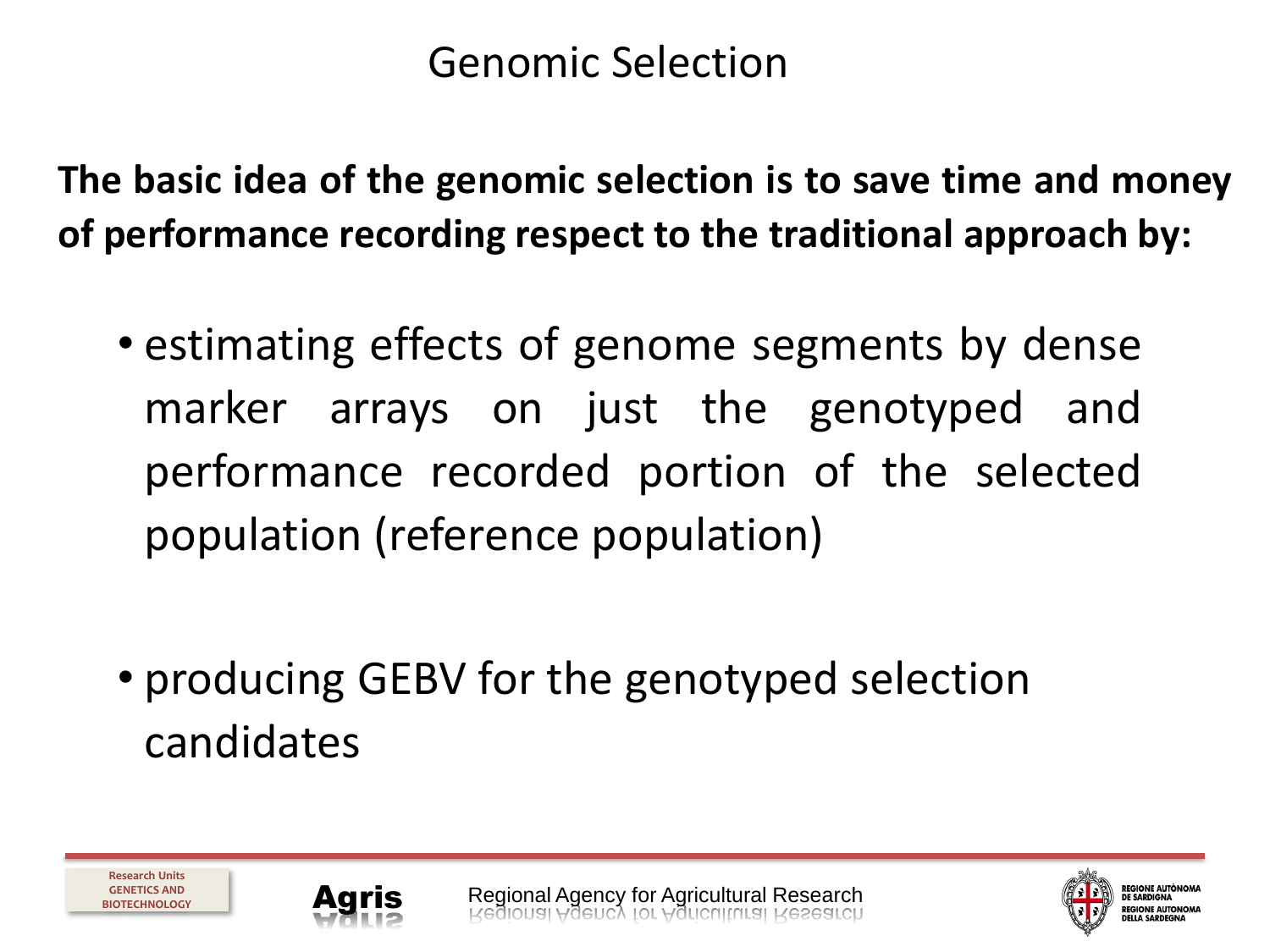# Genomic Selection (dairy cattle approach)

**Actually, the most successful application has been on dairy cattle by shortening the generation interval on the male selection pathways but without changing the traditional paradigms:**

- large scale recording of traits for bulls reference populations
- wide use of elite bulls
- limited selection on the female pathways





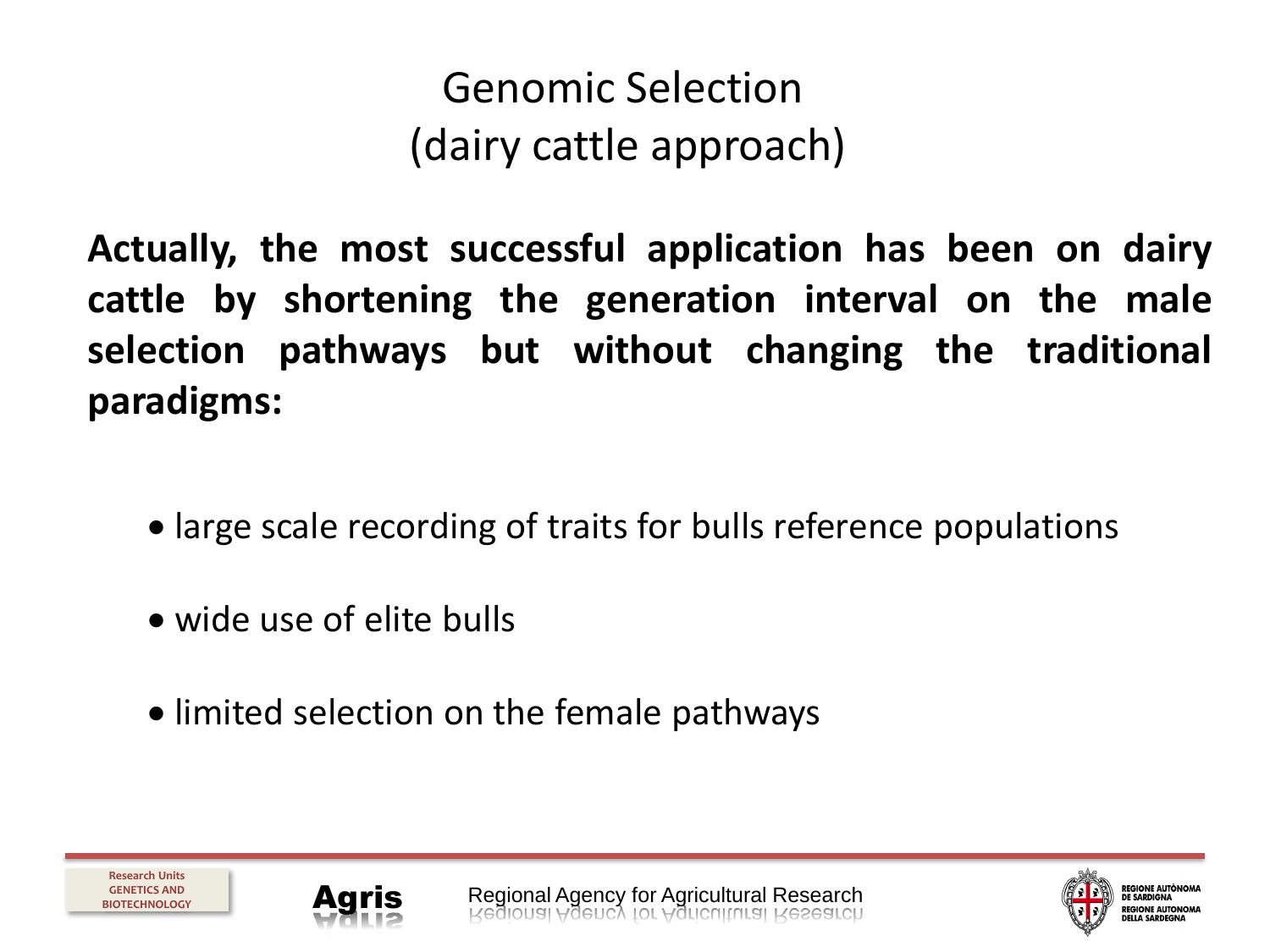Genomic selection in dairy sheep

**is it feasible the dairy cattle approach?**

## **Dairy sheep: technical issues**

- **less accurate progeny test** due to the low average number of daughters , the lack of genetic connectedness and the low accuracy of the performance recording
- difficulty in finding **well-structured reference populations**  to estimate SNP effects excepts some French breeds
- **accuracy is more relevant than generation interval**



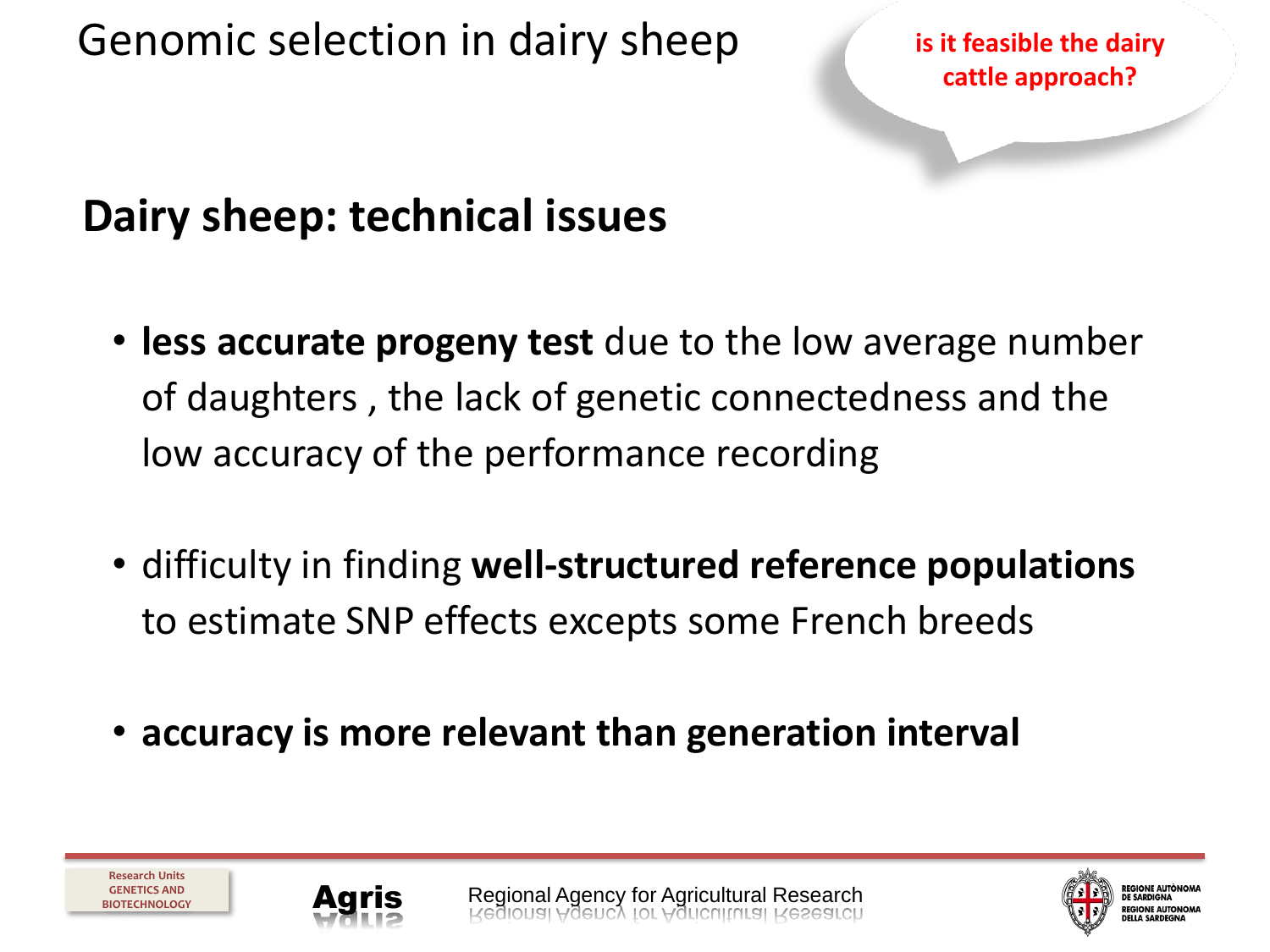Genomic selection in dairy sheep **is it feasible the dairy**

**cattle approach?**

## **Dairy sheep: economic issues**

- **high cost** of SNP arrays if related to the value of a single ewe and the number of recorded traits :
	- $\blacksquare$  Cattle : 800.000 SNP x 10-27 traits
	- Sheep: 800.000 SNP x 1-5 traits (the effective number of estimated SNP effects is even lower when weighing for the accuracy of the performance records)

**CAN WE DEVELOP A MODEL OF GENOMIC SELECTION SPECIFIC OF DAIRY SHEEP TAKING INTO ACCOUNT TECHNICAL AND ECONOMIC CONSTRAINTS?**



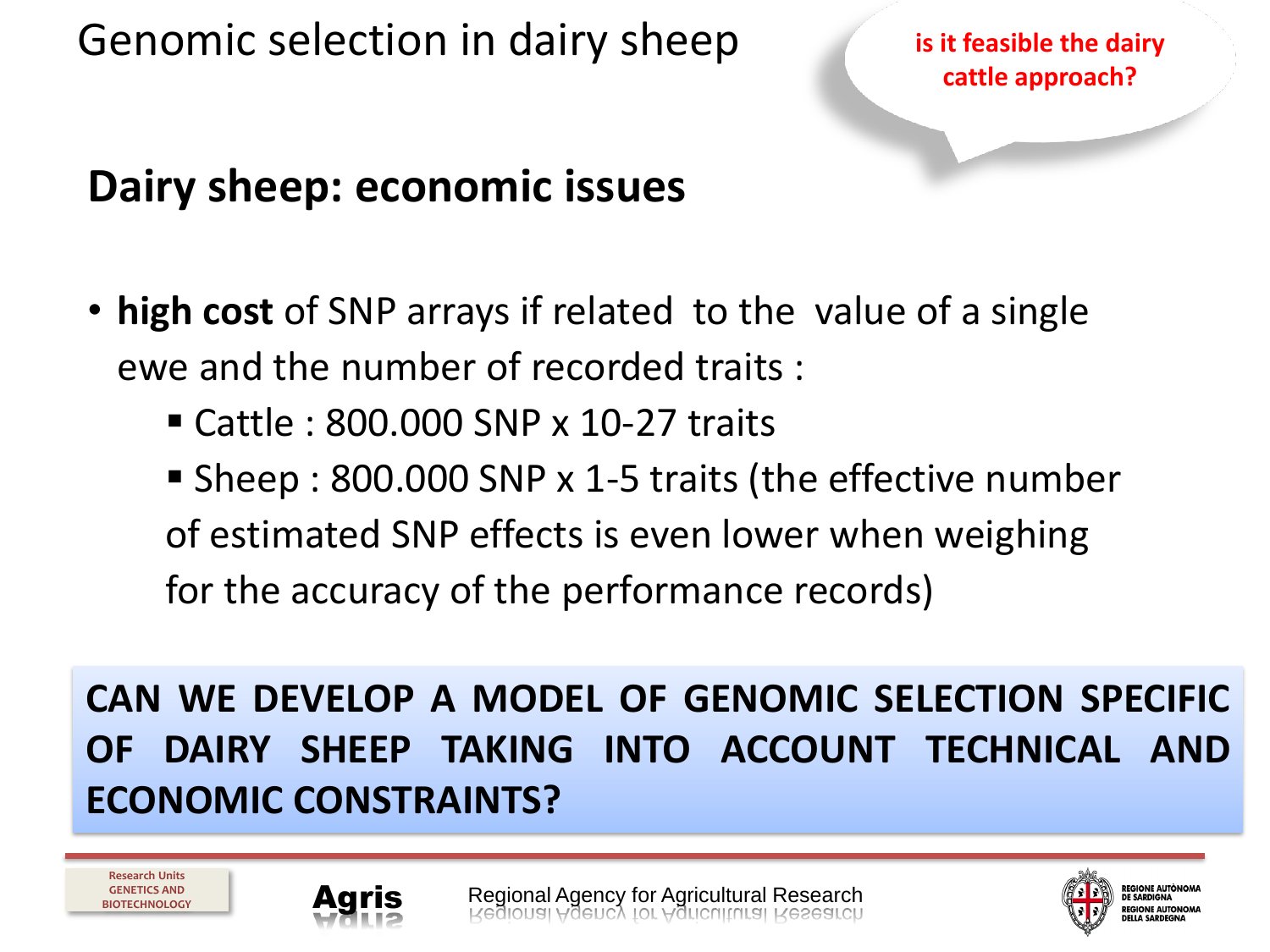# The Sardinian approach



- organizing a female informative population in a "**genomic flock"**  using AI and high impact HB rams
- performance recording for several health and functional traits
- realizing an optimal combining of medium density arrays genotyping with whole genome sequencing of the most influential animals on the genomic flock
- estimating accurately genome segment effects in the female nucleus and genotyping selection candidates rams of the HB with medium density arrays to produce GEBV
- detecting causal mutations and/or LD markers in the female nucleus



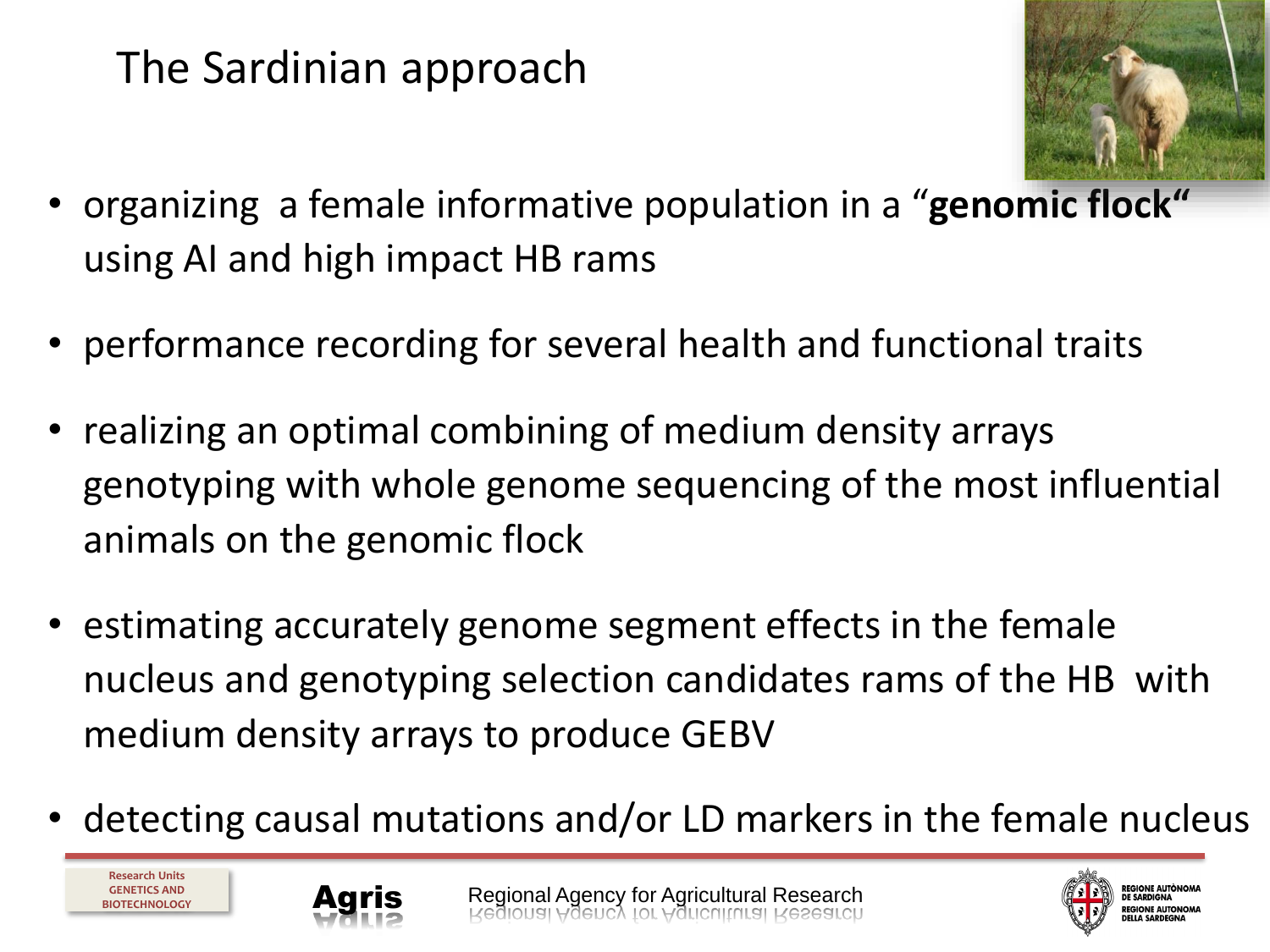# Aim of the study

**Comparing** the **ability** of the **female informative population** to **provide accurate GEBV** of the herd book selection candidates rams respect to a **traditional male reference population**

- Identifying a parameter estimating the **amount of the information on relatives** of selection candidates in the **2 reference populations**
- Using this parameter to predict the **expected accuracies** of the selection candidates **before genotyping**





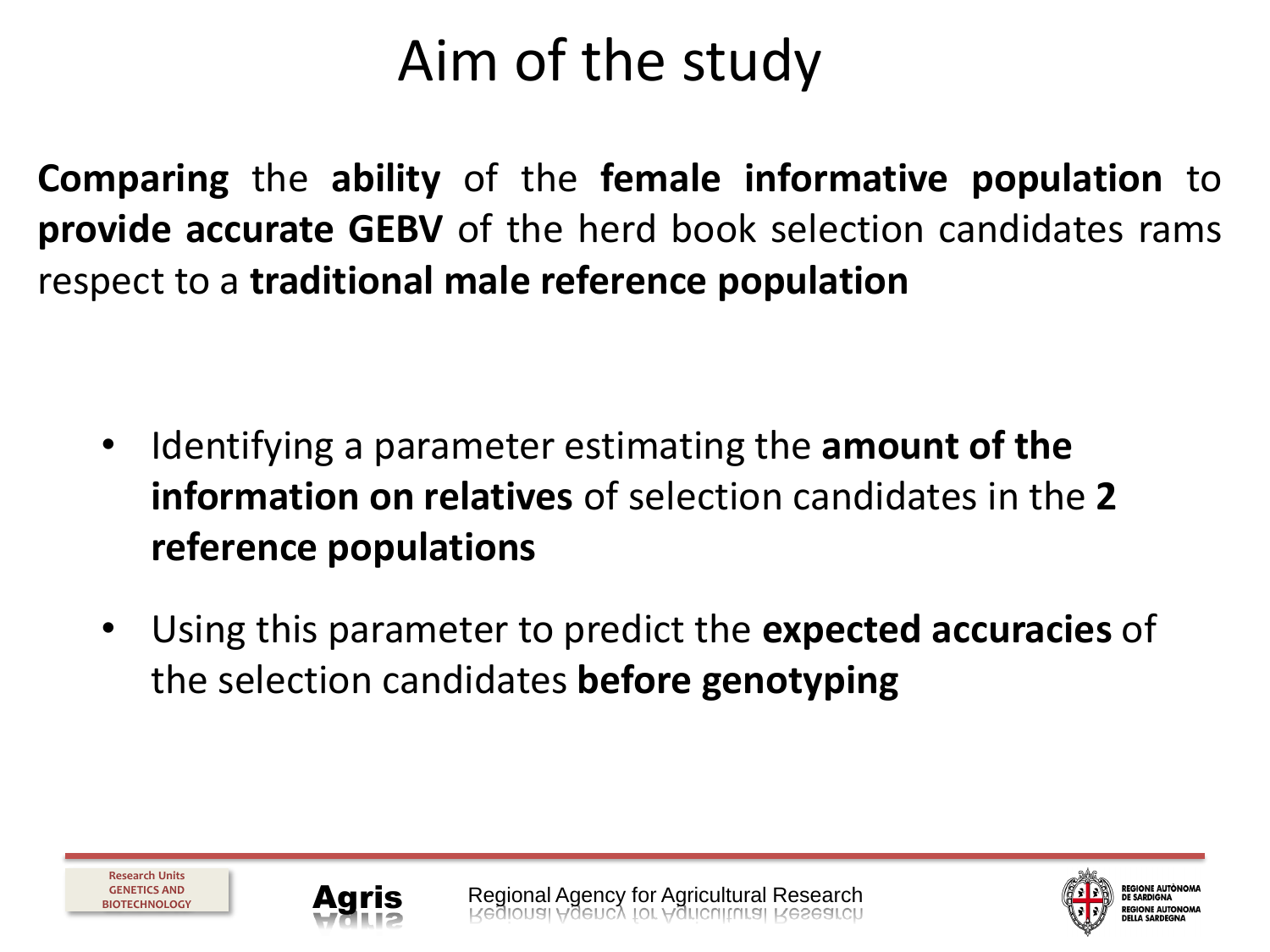# Female informative population

Description:

- typical Sardinian dairy sheep farming system
- 1,000 milking ewes with a replacement of about 25% (from Sarda HB rams)

Management

- 40 daughters per ram until 2009
- 9 daughters per ram since 2010 (to Increase the number of represented *bloodlines* from HB)

Measured traits

- Milk yield and composition, nutritional value
- milkability and udder morphology
- health (faecal egg count, ELISA test for paratuberculosis, ELISA test for visnamaedi)
- **reproduction**

Genotyping of all ewes and their sires (Illumina Inc. OvineSNP50 Beadchip, whole genome resequencing of more influential animals and imputation

3,949 ewes were generated by 161 rams.



**Research Units GENETICS AND BIOTECHNOLOGY**





#### experimental flock

**FN**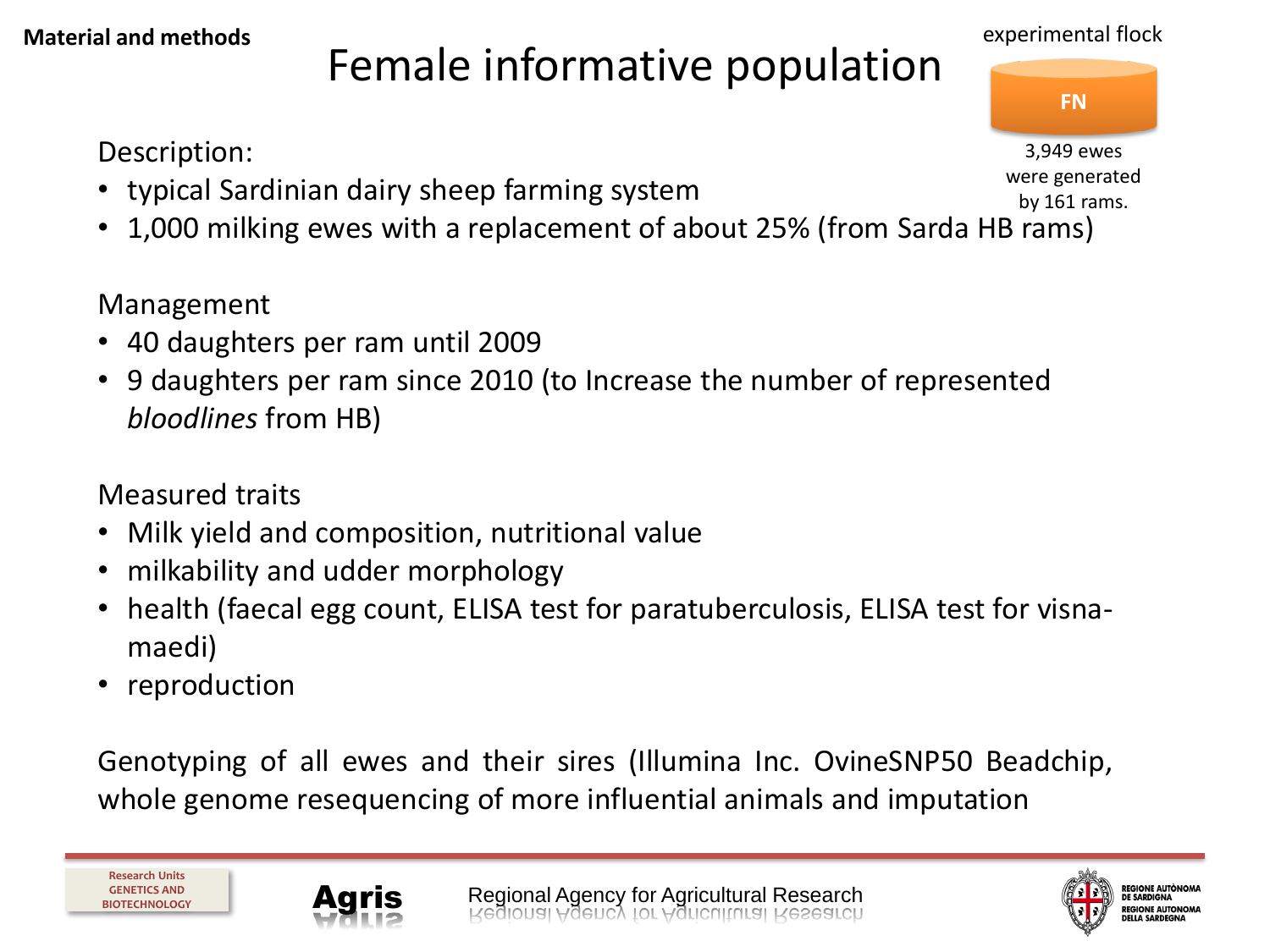# Available data

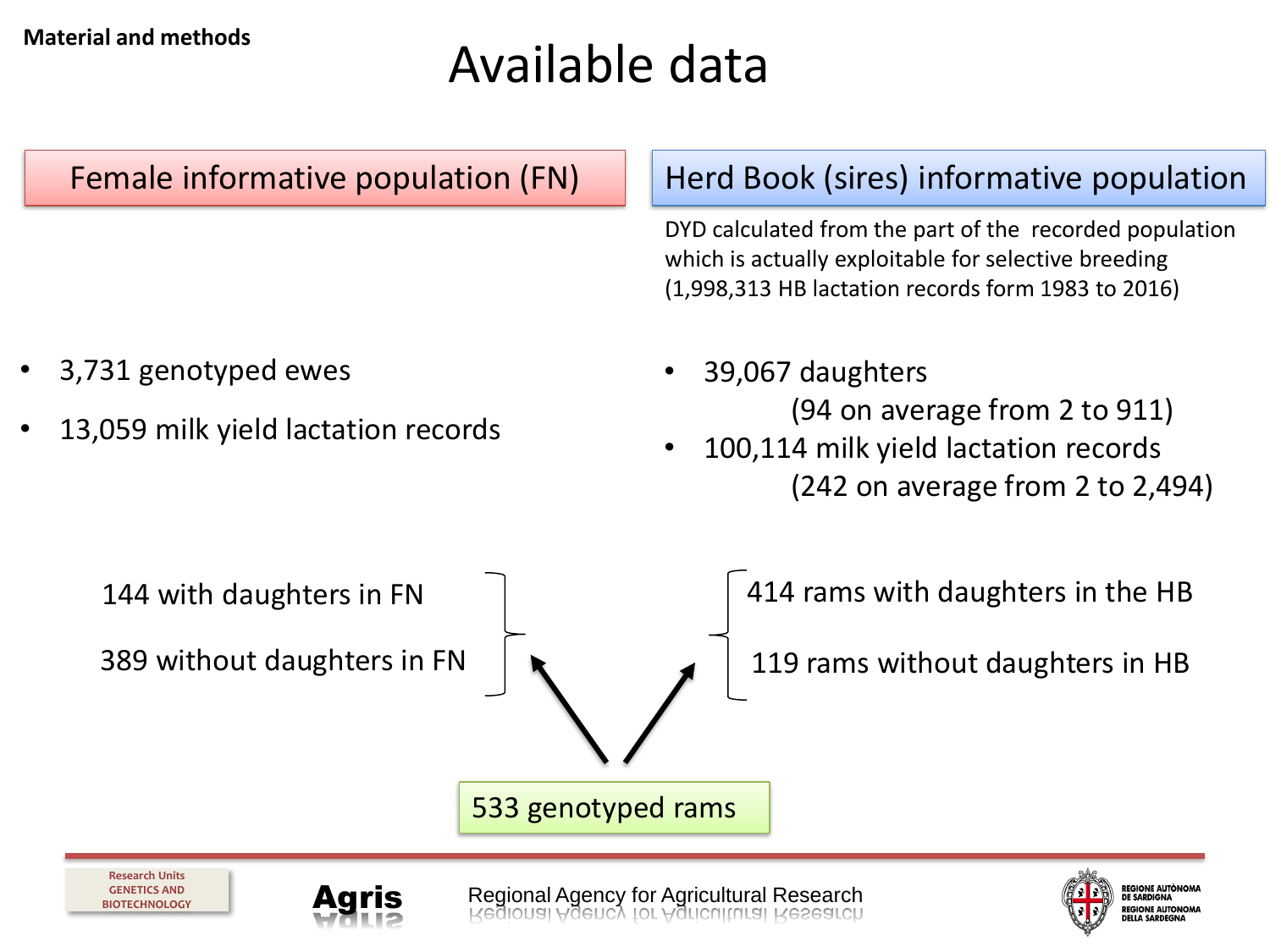#### **Material and methods**

# GEBV and rGBV calculation

| Female informative population                                                                                                                                                                 | Herd Book (sires) informative population                                                               |
|-----------------------------------------------------------------------------------------------------------------------------------------------------------------------------------------------|--------------------------------------------------------------------------------------------------------|
| $y=Xb+Zg+Wp+e$                                                                                                                                                                                | $y = \mu + Zg + e$                                                                                     |
| y: lactation records<br><b>b</b> : fixed effects<br>p: random permanent environmental effects<br>e: random residuals<br>X, Z & W: incidence matrices<br>G: included 3712 FN ewes and 533 rams | y: DYD;<br>$\mu$ : mean;<br>e: random residuals;<br>Z: incidence matrix<br><b>G:</b> included 533 rams |

$$
\mathbf{g} = \mathbf{GEBV} \sim N(0, \mathbf{G}\sigma_{g}^{2}),
$$

$$
\sigma_{g}^{2} \rightarrow \text{genetic variance}
$$
theoretical accuracy of GEBV (rGBV<sub>i</sub>) = 
$$
\sqrt{1 - \left(\frac{SE_{i}^{2}}{G_{ii} \times \sigma_{g}^{2}}\right)}
$$

![](_page_10_Picture_4.jpeg)

![](_page_10_Picture_6.jpeg)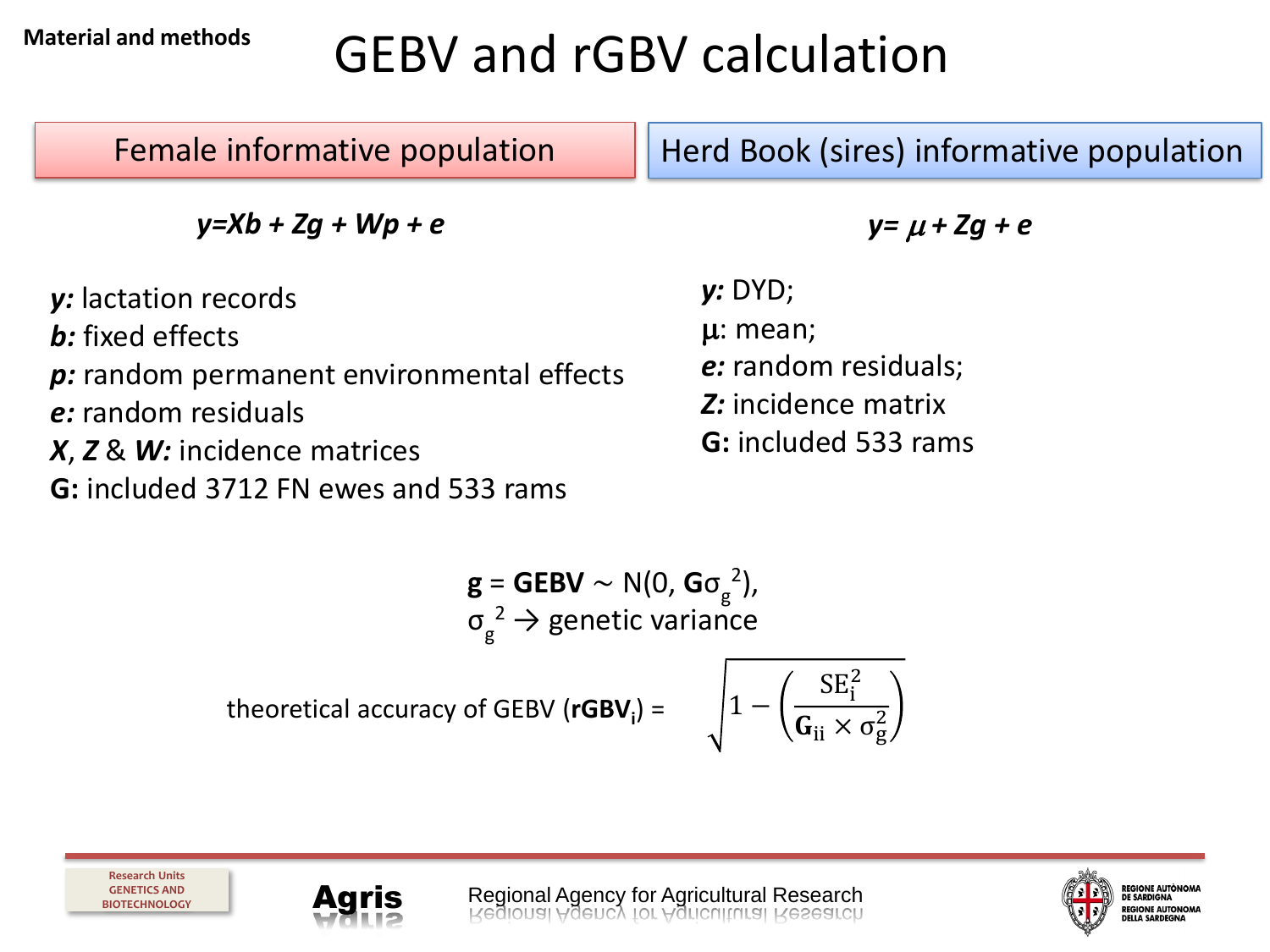## **Identifying a parameter estimating the amount of the information on relatives of selection candidates in the 2 reference populations**

Numerator relationship matrix :  $A_{FN} = 11,882$  individuals

$$
\mathbf{A}_{\mathsf{HB}} = 12,877 \text{ individuals}
$$

**diA<sup>i</sup>** : diagonal element corresponding to the target ram of the inversion (**A\*<sup>i</sup> -1 )** of a section of the relationship matrix (**A\*<sup>i</sup> )** including the ram itself and all individuals of the informative populations (**3731 FN** ewes or **414 HB** rams with DYD)

![](_page_11_Figure_5.jpeg)

**DELLA SARDEGNA**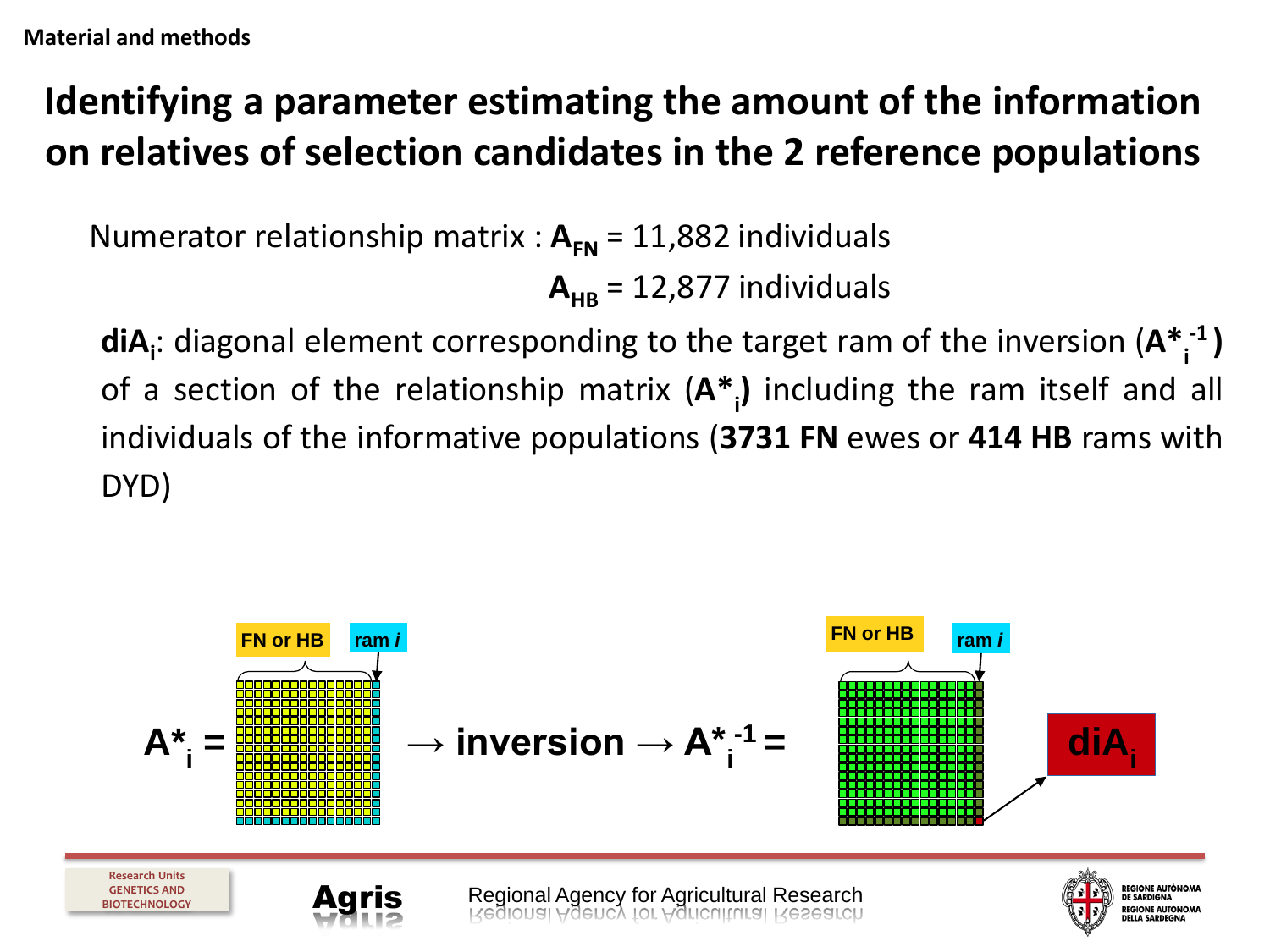**Correlating the identified parameter with the calculated GEBV theoretical accuracies to identify a function for predicting the expected accuracies of the selection candidates before genotyping**

**Female informative population** | Herd Book (sires) informative **population**

**diA<sup>i</sup> of 533 rams** were plotted against the calculated theoretical accuracies (rGBV<sub>i</sub>) and a predicting function was fitted  $(f_{FN})$ 

**diA<sup>i</sup> of 119 selection candidate** rams were plotted against the calculated theoretical accuracies (rGBV<sub>i</sub>) and a predicting function was fitted  $(f_{HR})$ 

**Research Units GENETICS AND BIOTECHNOLOGY**

![](_page_12_Picture_7.jpeg)

Agris Regional Agency for Agricultural Research

![](_page_12_Picture_9.jpeg)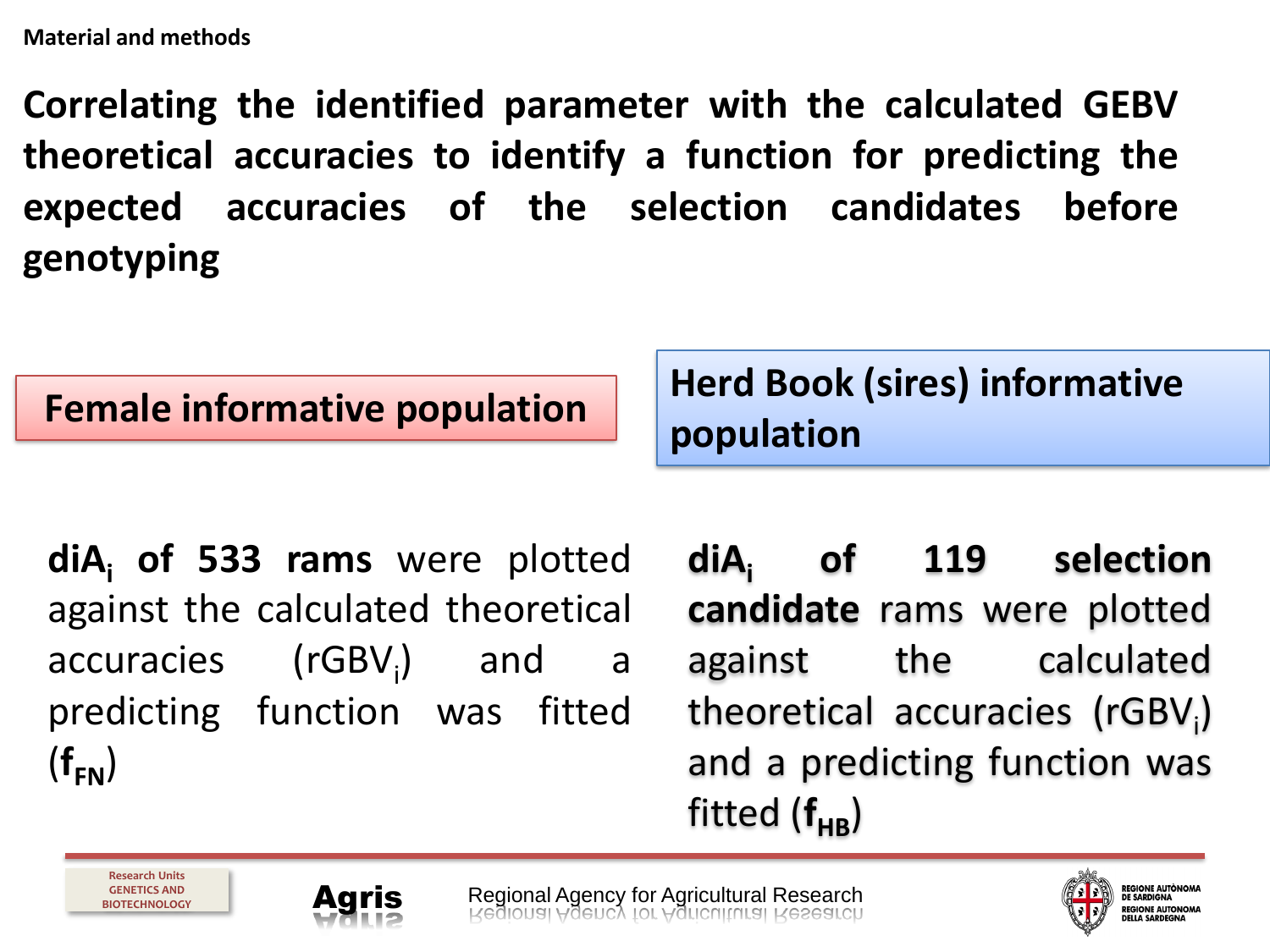## **Predicting the expected accuracies for 310 HB selection candidates rams (year of birth 2013) and comparing the 2 populations**

- $f_{FN}$  on the diAi of the 310 rams from  $A^{*}$ <sup>1</sup> with the 3371 ewes **of FN**
- $f_{HB}$  on the diAi of the 310 rams from  $A^*$ <sup>-1</sup> with 4189 HB rams **of a potential reference population** i.e. rams born from 2003 to 2010 to include as many as possible of the sires of the selection candidates
- **Averages and distributions** of diAi and E(rGBVi) were reported for the 2 populations

![](_page_13_Picture_6.jpeg)

![](_page_13_Picture_8.jpeg)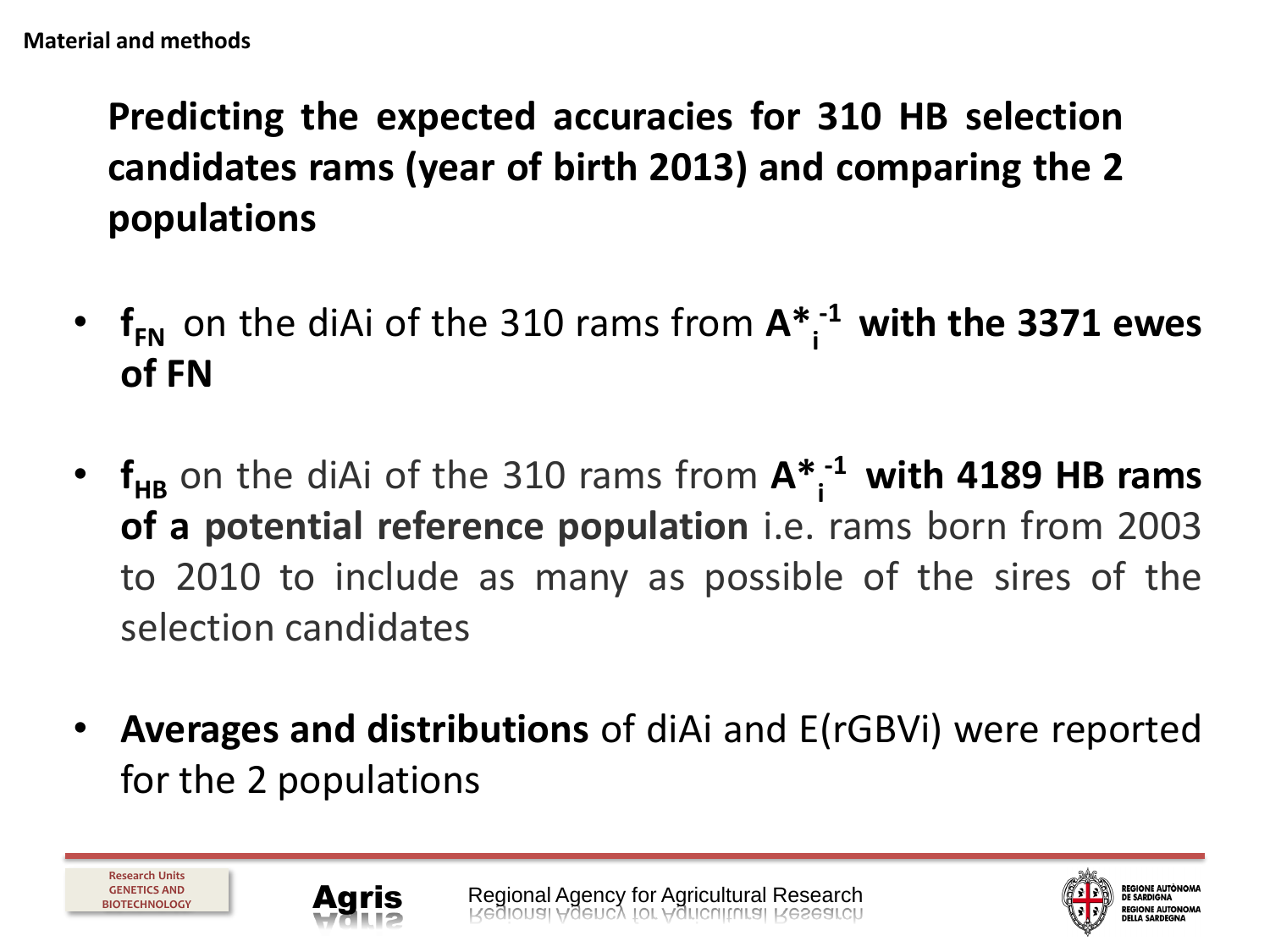#### **Results**

## **Correlating the information on relatives (diA<sup>i</sup> ) with the theoretical accuracies (rGBV<sup>i</sup> )**

**FN population:**

Plot of diAi against rGBVi (533 rams)

**HB population:**

Plot of diAi against rGBVi and (119 rams without DYD))

![](_page_14_Figure_6.jpeg)

![](_page_14_Picture_7.jpeg)

![](_page_14_Picture_8.jpeg)

**Agris** Regional Agency for Agricultural Research<br>Rediousi Hollic A Lot Hollenifrical Research

![](_page_14_Picture_10.jpeg)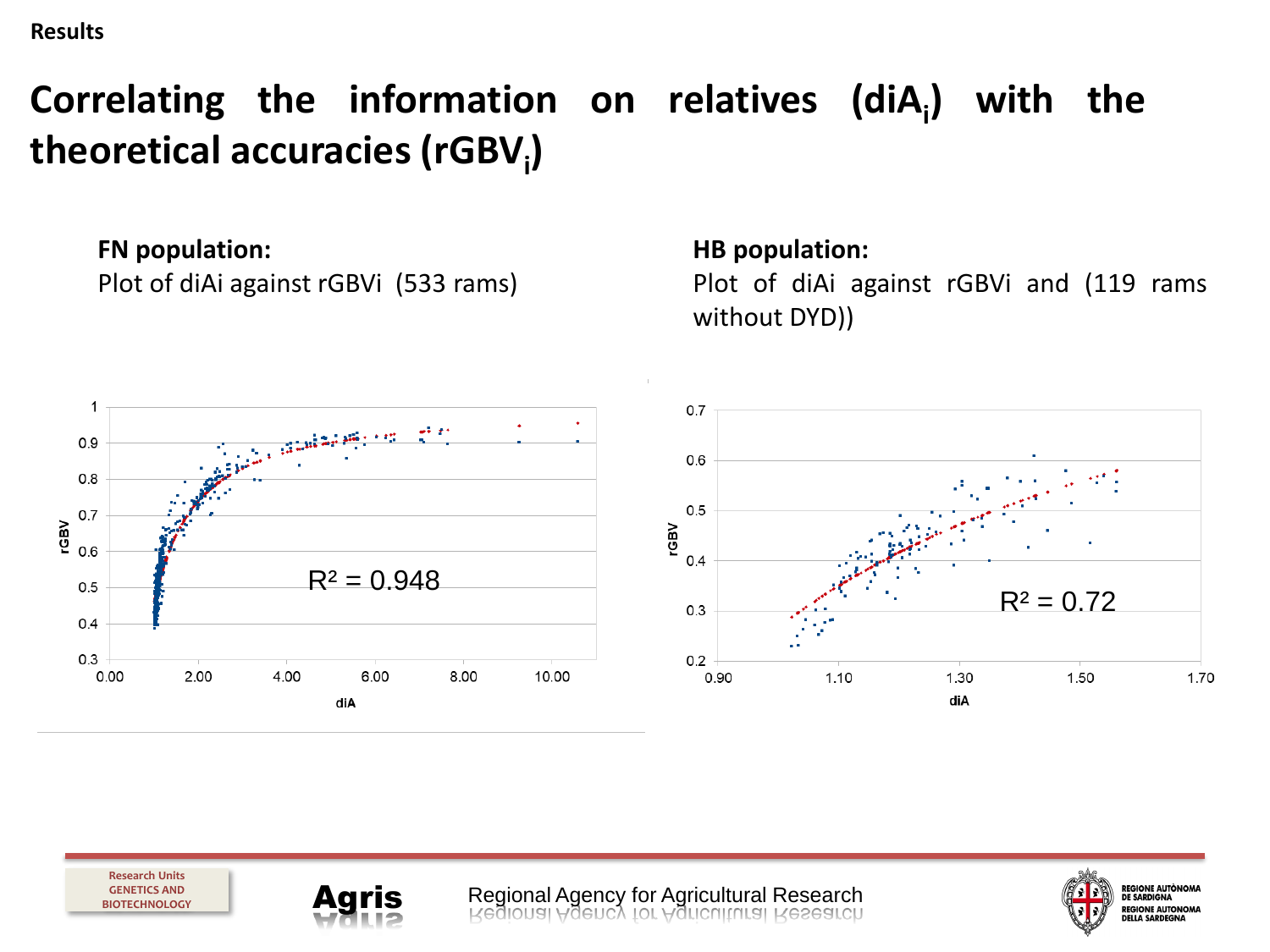**Results**

## **Predicting the expected accuracy E(rGBVi) of 310 selection canditate HB rams**

**Distribution of diA<sup>i</sup> derived from FN ( blue) and HB (red)**

**Distribution of E(rGBV<sup>i</sup> ) derived from FN (blue) and HB (red**)

![](_page_15_Figure_4.jpeg)

**Research Units GENETICS AND BIOTECHNOLOGY**

![](_page_15_Picture_6.jpeg)

**Agris** Regional Agency for Agricultural Research<br>Rediousi Weber A Lot Matterliftusi Research

![](_page_15_Picture_8.jpeg)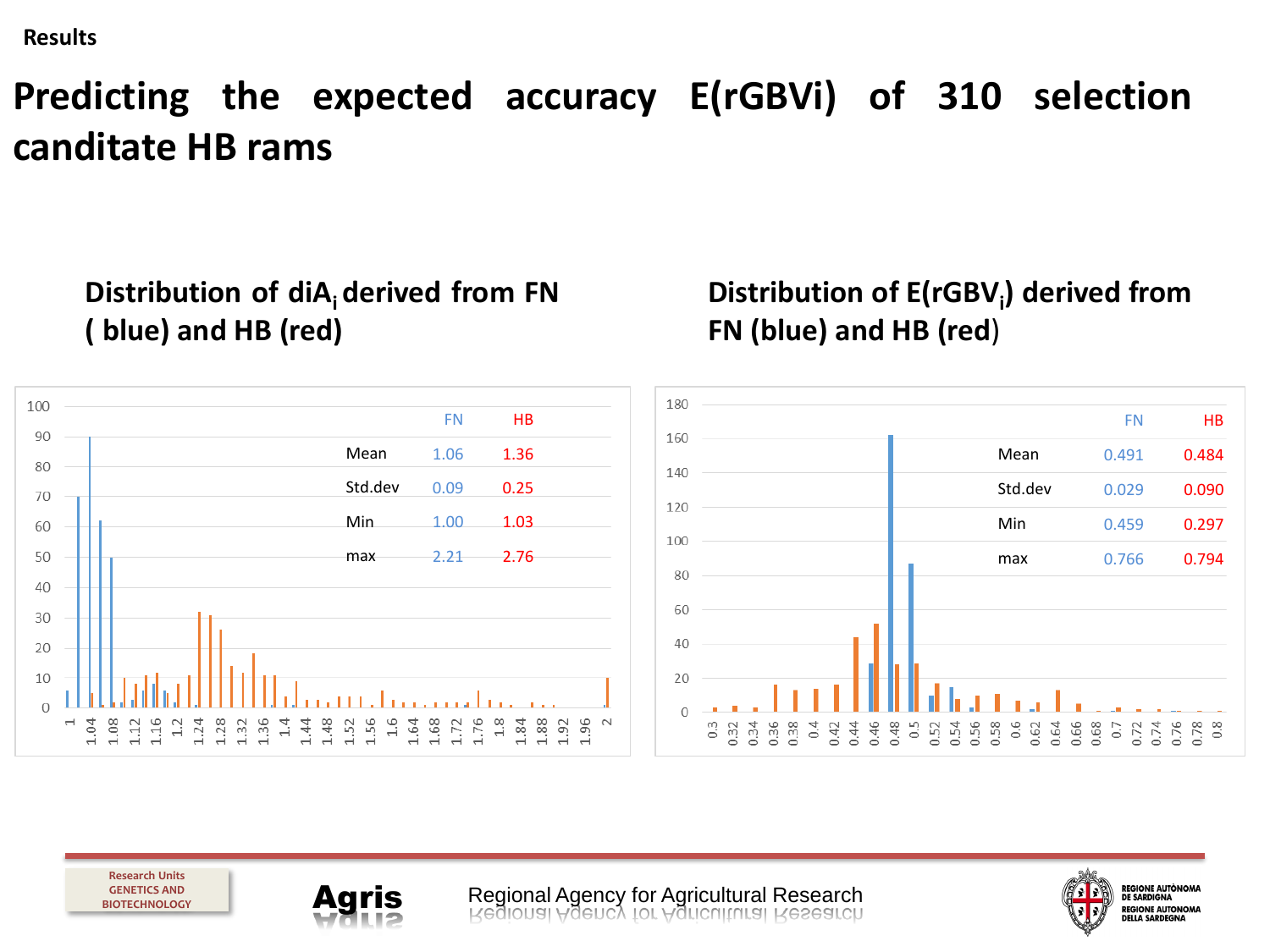# **Remarks**

- The **numerator relationship matrix can be used to predict accuracies of genomic values of selection candidates** either from a female informative populations or a traditional male ancestors informative population
- Either the parameter measuring the information on relatives or the predicting functions of the **E(rGBVi) can be improved**
- **The markedly different distributions** of **diA<sup>i</sup>** and **E(rGBVi)** between the female and the male ancestors informative populations depend on the **different kind of informative relatives** (male ancestors *vs* female ancestors, daughters and half-sisters).
- The **female informative population produces E(rGBVi) of selection candidates as large as the male informative population** despite the lower amount of information on relatives

![](_page_16_Picture_6.jpeg)

![](_page_16_Picture_8.jpeg)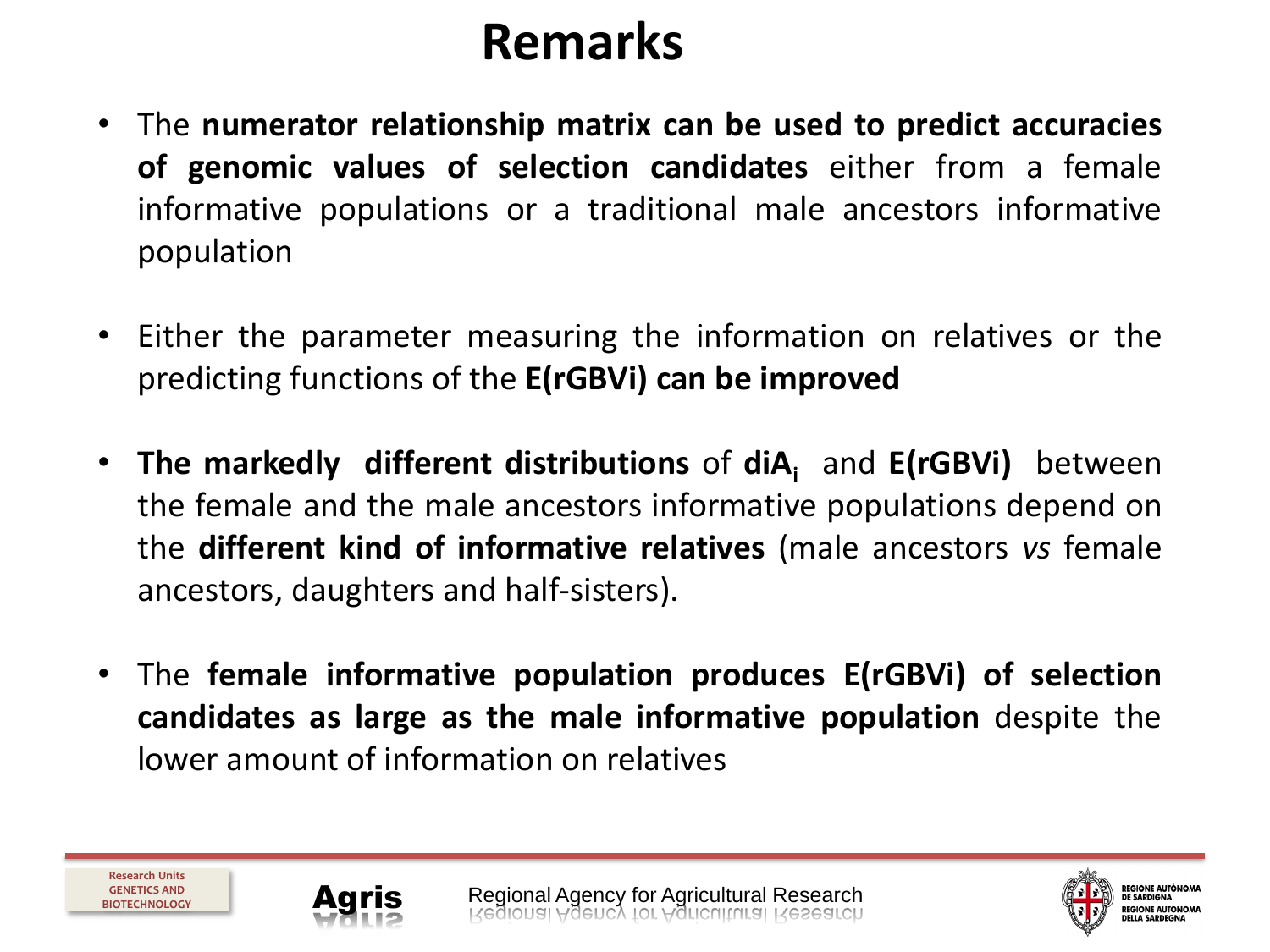# **Remarks**

In the Sarda sheep breed:

- **10 years of sires genotyping and daugthers performance recording in HB** would produce on average the **same expected accuracies E(rGBVi) than the female informative population** but with a much higher variability
- Considering a replacement of 250 ewes per year in FN, the use of **50 rams with 5 daughters** per ram will lead to an **E(rGBVi) of 0.58 for themselves and 0.54 for their sons (Salaris et al., 2018**)

![](_page_17_Picture_5.jpeg)

![](_page_17_Picture_7.jpeg)